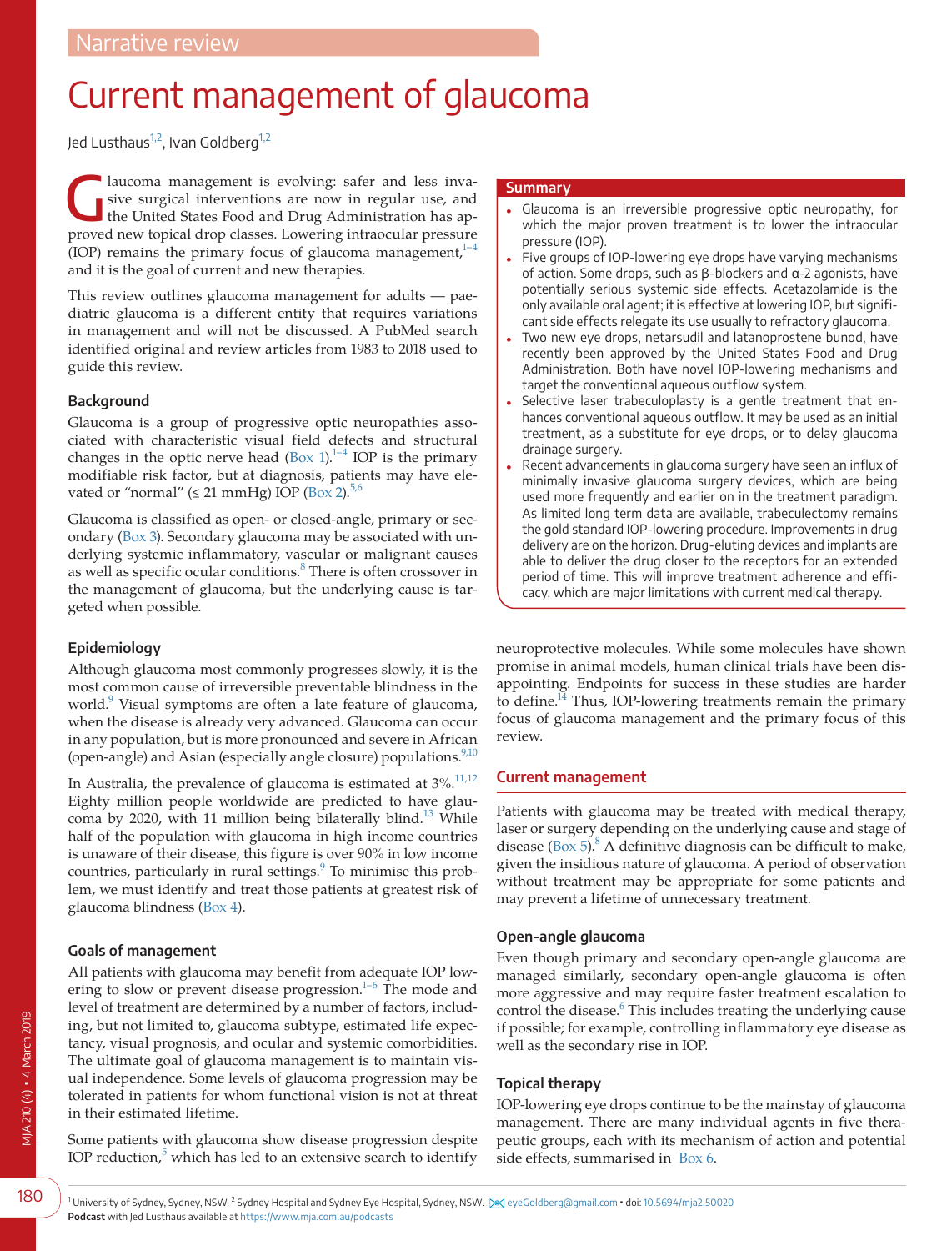<span id="page-1-0"></span>



with marked thinning of the neuroretinal rim, extensive cupping, and pallor (B). ◆

## **Prostaglandin analogues**

Prostaglandin analogues (PGAs) are the most efficacious and well tolerated group of IOP-lowering eye drops. With once daily dosing, their 24-hour efficacy is unrivalled.<sup>15</sup> Along with a favourable safety profile, these properties often result in PGAs being the first-line choice.<sup>[16,17](#page-6-9)</sup> PGAs reduce IOP by enhancing aqueous humor drainage through the uveoscleral outflow pathway, which usually accounts for 10% of aqueous outflow.

PGAs have a distinctive set of side effects, most of which are cosmetic. Hypertrichosis (thicker, longer, darker lashes) occurs within 12 months in 50% of patients. Possibly the most popular PGA side effect, but especially in Asian individuals, lashes may abrade the cornea, smear spectacles and/or impede drop instillation.<sup>18</sup> Periocular skin pigmentation may occur, more commonly in darker skinned patients. Both effects are reversible on cessation. Moreover, patients with blue or hazel irides should be warned that an increase in iris pigmentation may occur. Prostaglandin-associated periorbitopathy is another irreversible cosmetic side effect of PGAs and can result in periorbital fat atrophy, ptosis, eyelid tightness and deepening of the upper eyelid sulcus.<sup>19</sup> Mild ocular hyperaemia may occur on commencement of PGAs. If this does not subside after 2–4 weeks, then preservative or PGA drop allergy should be considered. The intensity of side effects varies between PGA agents. Substitution within the class may combat intolerance and/or ineffectiveness.[20,21](#page-6-13)

## **β-Blockers**

Until the introduction of latanoprost (PGA) in 1998, β-blockers (eg, timolol) were the initial choice for IOP reduction. They were surpassed due to the superior efficacy of PGAs and the potential of β-blockers to induce life-threatening side effects, such as bronchoconstriction, bradyarrhythmias and systemic hypotension, as well as possibly masking impending hypoglycaemia in patients with insulin-dependent diabetes.<sup>[22](#page-6-14)</sup>

β-Blockers bind to β-1 and/or β-2 adrenergic receptors in the ciliary body to reduce aqueous humor production.<sup>23</sup> Initially, twice daily dosing was recommended, but for most patients, once daily dosing is as effective, more convenient and safer. Dosing in the morning is preferable to minimise nocturnal systemic hypotension and, thus, optic nerve hypoperfusion, which may induce glaucoma progression despite apparent IOP control.<sup>[24](#page-6-16)</sup>

## **α-2 Agonists**

α-2 Agonists are possibly the least tolerated IOP-lowering agents due to high rates of conjunctival hyperaemia and localised allergic changes.[25](#page-6-17) In affected patients, allergies usually develop within weeks of treatment commencement, but may be delayed up to 3 years.<sup>26</sup> Dry mouth and drowsiness are well described potential adverse effects.

Brimonidine purite 0.15% contains a more gentle preservative than the more commonly used benzalkonium chloride, and together with the decreased drug concentration (compared with 0.2%), it reduces somewhat the rates of allergic reaction. It is the most commonly used  $\alpha$ -2 agonist and is often a third- or fourth-line treatment option[.27](#page-6-19) IOP is lowered by a double mechanism: reducing aqueous humor production and increasing uveoscleral outflow.<sup>21</sup>

#### **Carbonic anhydrase inhibitors**

Possibly the least effective, topical carbonic anhydrase inhibitors lower IOP by reducing aqueous humor production.<sup>[29,30](#page-6-21)</sup> They are safe, generally well tolerated, and often used as third- or fourthline agents. Sulfonamide allergies are a relative contraindication.

By contrast, acetazolamide is an effective oral preparation carbonic anhydrase inhibitor with a poor systemic safety profile. It is most commonly used in the setting of an acutely raised IOP for short term control, or in patients with recalcitrant glaucoma either unsuitable for surgery or while surgery is being planned.<sup>[31](#page-6-22)</sup> It is common for patients to experience peripheral tingling, nausea, dysgeusia and general weakness. Electrolyte imbalances and Stevens–Johnson syndrome occur infrequently but carry life threatening potential. $31$ 

## **Muscarinic receptor agonists**

Topical pilocarpine eye drops contract the ciliary muscle and iris constrictor muscles to increase trabecular outflow facility to reduce IOP.<sup>32</sup> Pilocarpine is no longer routinely used for long term IOP control due to a poor side effect profile — ocular effects include miosis (dim vision), refractive myopia (blurred vision), brow ache (from ciliary spasm), and even retinal detachment. More rarely, systemic side effects may include vomiting, diar-rhoea, tachycardia and bronchospasm.<sup>[32](#page-6-23)</sup>

Pilocarpine is now most commonly used as a preparatory agent before laser treatment for glaucoma or in the context of acute angle closure.

## **Treatment compliance**

As in the treatment of all chronic relatively asymptomatic conditions, adherence to topical eye drop therapy remains one of the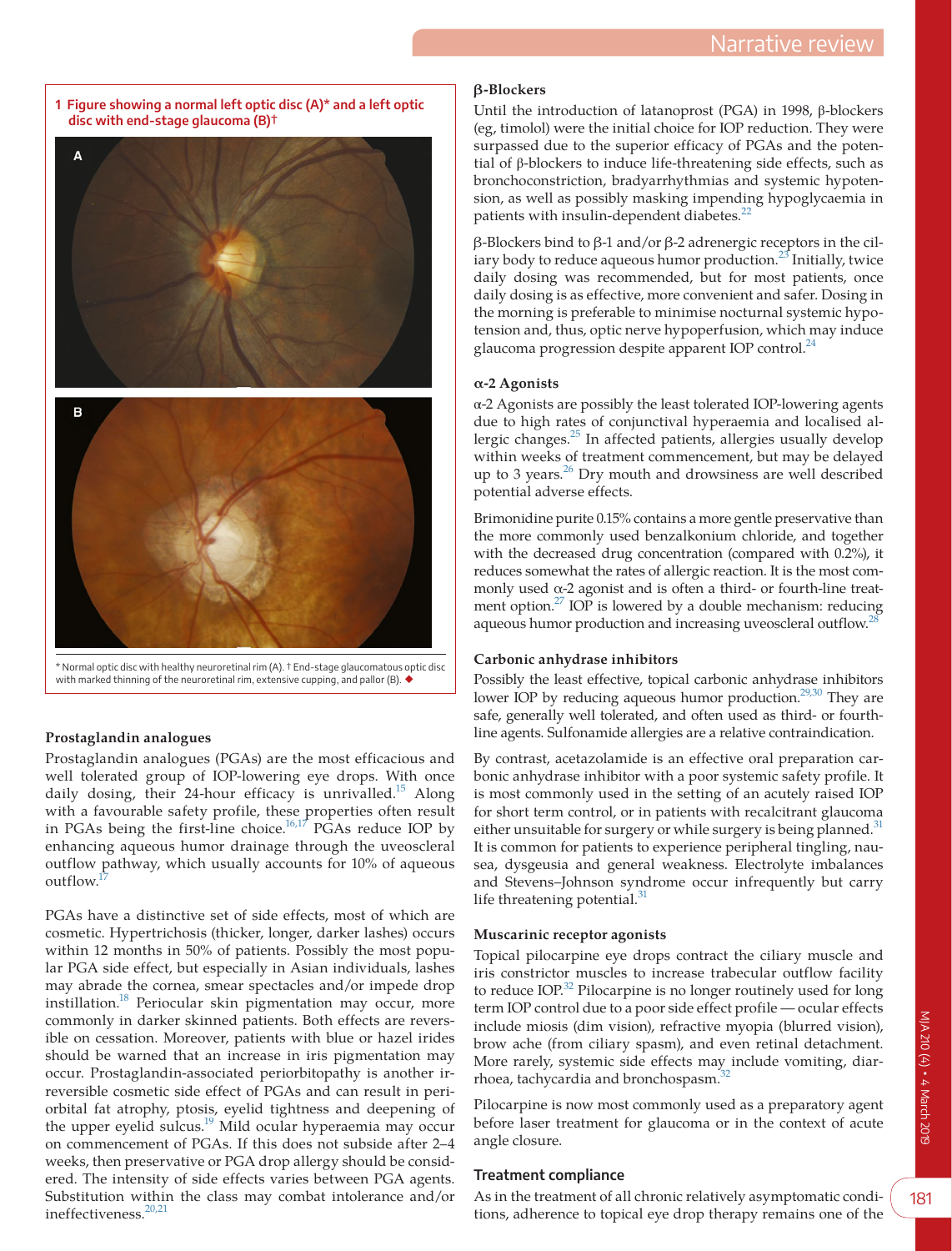<span id="page-2-0"></span>

toughest challenges in the management of glaucoma. Even in a study in which patients knew they were being monitored with an electronic device, they did not consistently take their drops in 45% of cases.<sup>[33](#page-6-24)</sup> There are multiple reasons for reduced treatment adherence, including medication side effects, poor understanding of treatment aims, poor instillation techniques (including physical barriers; eg, arthritis and tremor), and  $cost.^{34,35}$  $cost.^{34,35}$  $cost.^{34,35}$ 

IOP-lowering eye drops have evolved to improve adherence rates. There are now many commercially available fixed combination eye drops, which enable two agents to be instilled with a single drop, reducing preservative load and improving convenience and thus adherence.<sup>36</sup> All combination drops incorporate timolol apart from one that contains brimonidine and brinzolamide ([Box 7\)](#page-4-1).

Preservative-free eye drop formulations have helped patients with glaucoma, who frequently have concurrent dry eye and ocular surface disruption. Reducing preservative load can reduce patient discomfort and improve quality of life.<sup>37</sup> Limited

preservative-free options are commercially available in Australia and include bimatoprost, fixed combination bimatoprost–timolol, and tafluprost. Other drops (eg, timolol) may be available in preservative-free formulations as minims from specialist compounding pharmacies.

## **Laser therapy**

Selective laser trabeculoplasty (SLT) has overtaken argon laser trabeculoplasty as the preferred technique to increase conventional aqueous outflow through the trabecular meshwork. While the IOP-lowering effect is similar, SLT is less destructive to the trabecular meshwork than is argon laser trabeculoplasty. $38/3$ 

SLT was originally offered to patients who had failed medical management (lack of IOP control or intolerance to eye drops), but it is also available as a first-line treatment option.[39](#page-7-3) SLT is well tolerated, with few side effects, and can be repeated multiple times. It is effective in around 80% of patients, lowering IOP equivalent to one medication, but has a failure rate of 50% at 2 years. $39$ 

## **Surgical intervention**

A multitude of less invasive surgical procedures are now available with increased safety compared with traditional drainage surgeries, trabeculectomy and tube shunt insertion. This has moved incisional surgery to an earlier part of the management spectrum.

Surgical intervention is required when a patient's visual independence is at risk, despite the use of medical and/or laser treatment options. Other indications include intolerance or poor adherence to medical treatment.

## **Trabeculectomy**

Trabeculectomy surgery has been the gold standard in surgical intervention since its development in 1968,<sup>[39](#page-7-3)</sup> with ongoing evolution. IOP reduction < 21 mmHg is achieved in 86–96% of patients with or without IOP-lowering medications. $40,41$ 

Despite many variations in surgical technique, the overall aim is to create an alternative drainage pathway for aqueous humor to exit the eye. A small fistula between the anterior chamber and subconjunctival space is made under a partial-thickness scleral flap. Fine sutures are inserted into the scleral flap to titrate IOP levels after surgery. A drainage bleb is fashioned by creating a watertight closure in the overlying conjunctiva. Blebs are most commonly placed superiorly so that the upper eyelid can provide protective cover, which reduces the risk of infection.

The intraoperative use of antimetabolites such as 5-fluorouracil and, now more commonly due to greater efficacy, mitomycin C reduces the risk of post-operative conjunctival scarring and bleb failure.<sup>40</sup> While this has improved long term bleb success and

<span id="page-2-1"></span>

| 3 Glaucoma classification <sup>7</sup> |                                                                                                                |                                |                                                                                            |
|----------------------------------------|----------------------------------------------------------------------------------------------------------------|--------------------------------|--------------------------------------------------------------------------------------------|
| Angle closure<br>Open-angle            |                                                                                                                |                                |                                                                                            |
| Primary                                | Secondary                                                                                                      | Primary                        | Secondary                                                                                  |
| Primary open-angle glaucoma            | Pigmentary, exfoliative syndrome,<br>uveitic, steroid-induced, traumatic, raised<br>episcleral venous pressure | Primary angle closure glaucoma | Uveitic, neovascular glaucoma, trauma,<br>iridocorneal endothelial syndrome,<br>neoplastic |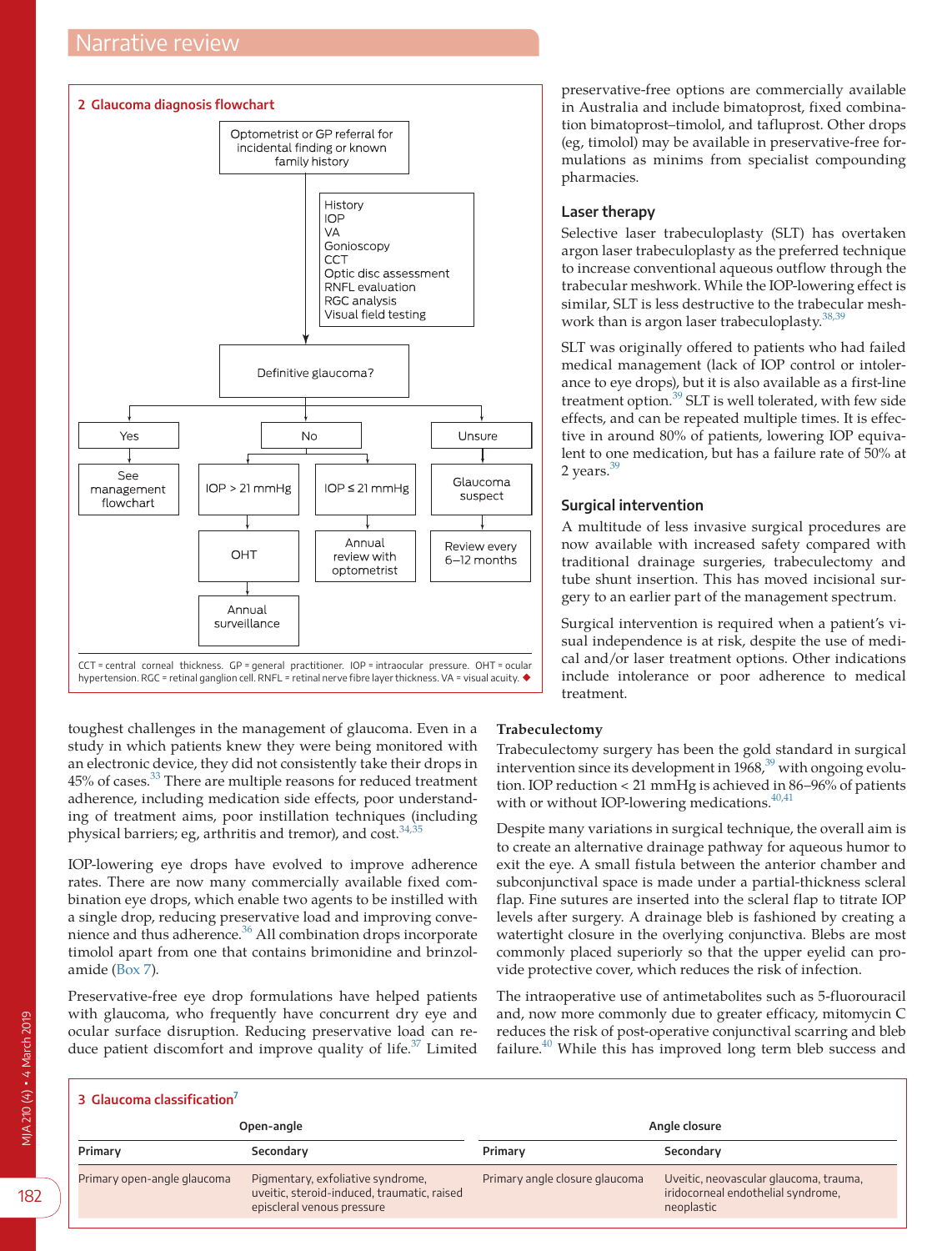#### <span id="page-3-0"></span>**4 Risk factors for glaucoma**

| Primary angle closure glaucoma             |  |
|--------------------------------------------|--|
| Race (Asian > white populations)           |  |
| Age (usually middle age or older)          |  |
| Family history                             |  |
| Women > men                                |  |
| Hypermetropia                              |  |
| Presence of cataract in predisposed<br>eye |  |
|                                            |  |
|                                            |  |
|                                            |  |
|                                            |  |

improved IOP control, there is a higher rate of pathologically low IOP (hypotony), bleb leak, and late onset endophthalmitis.<sup>40</sup> Despite these risks, trabeculectomy remains, on the whole, safe and reasonably predictable.

## **Tube shunt**

Tube shunt surgery is an acceptable alternative to trabeculectomy surgery. It is the preferred surgical option in refractory glaucoma or in cases in which trabeculectomy failure rates are higher (eg, neovascular and uveitic glaucoma).<sup>4</sup>

Unlike trabeculectomy surgery, drainage "hardware" remains in the patient's eye indefinitely after tube shunt surgery to reduce the impact of scarring and to maintain the outflow passage. Therefore, tube shunt surgery is often used in the context of previously failed trabeculectomy surgery and in patients prone to scar tissue formation.<sup>42</sup>

Tube shunts are made of silicone or polypropylene, both of which will not decompose in the body. The tube is placed in the patient's anterior chamber or sometimes just behind the iris if this is deemed to be safer. The tube is connected to a large

<span id="page-3-1"></span>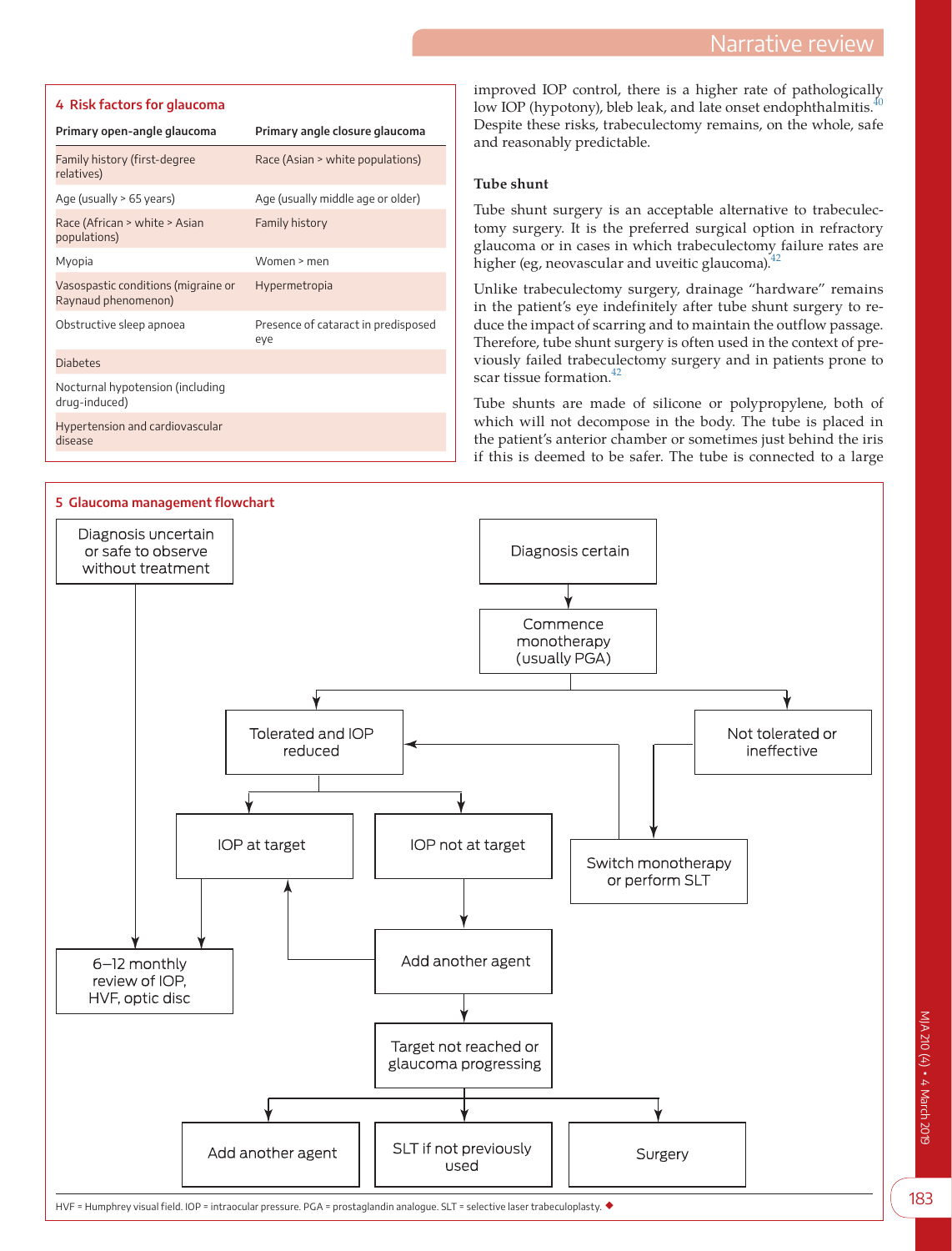<span id="page-4-0"></span>

|                              | o Commercially available incraocular pressure-lowering cilerapies in Australia |                                                                            |                                                                                                                                                             |
|------------------------------|--------------------------------------------------------------------------------|----------------------------------------------------------------------------|-------------------------------------------------------------------------------------------------------------------------------------------------------------|
| Drug class                   | Drug name                                                                      | Mechanism                                                                  | Side effects                                                                                                                                                |
| Prostaglandin analogue       | • Latanoprost<br>Bimatoprost<br>$\bullet$<br>• Travoprost<br>• Tafluprost      | Increased uveoscleral outflow                                              | Conjunctival hyperaemia, eyelash lengthen-<br>ing, increased periocular and iris pigmenta-<br>tion, prostaglandin-associated<br>periorbitopathy             |
| β-Blocker                    | • Timolol<br>Betaxolol                                                         | Decreased aqueous humor<br>production                                      | Ocular irritation, bronchoconstriction,<br>bradyarrhythmias, hypotension                                                                                    |
| Carbonic anhydrase inhibitor | • Brinzolamide<br>• Dorzolamide<br>• Acetazolamide (per oral)                  | Decreased agueous humor<br>production                                      | Topical: ocular irritation, hyperaemia,<br>dysgeusia<br>Per oral: polyuria, anorexia, sulphur reaction,<br>metabolic acidosis, renal failure, renal calculi |
| a-2 Agonist                  | • Brimonidine<br>Apraclonidine<br>٠                                            | Decreased aqueous humor<br>production and increased<br>uveoscleral outflow | Conjunctival hyperaemia, allergic blepharo-<br>conjunctivitis, drowsiness, dry mouth                                                                        |
| Cholinergic                  | • Pilocarpine                                                                  | Increased trabecular outflow                                               | Blurred vision, dim vision, vitreous floaters,<br>myopia, retinal tear or detachment, brow<br>ache                                                          |

<span id="page-4-1"></span>

| 7 Commercially available fixed-combination eye drops in<br>Australia |             |  |  |  |
|----------------------------------------------------------------------|-------------|--|--|--|
| Composition                                                          | Frequency   |  |  |  |
| Bimatoprost 0.03% + timolol 0.5%                                     | Once daily  |  |  |  |
| Travoprost 0.004% + timolol 0.5%                                     | Once daily  |  |  |  |
| Latanoprost 0.005% + timolol 0.5%                                    | Once daily  |  |  |  |
| Brinzolamide 10% + timolol 0.5%                                      | Twice daily |  |  |  |
| Dorzolamide 2% + timolol 0.5%                                        | Twice daily |  |  |  |
| Brimonidine 0.2% + timolol 0.5%                                      | Twice daily |  |  |  |
| Brimonidine 0.2% + brinzolamide 1.0%                                 | Twice daily |  |  |  |
|                                                                      |             |  |  |  |

plate, which forms the drainage reservoir. The plate is anchored usually behind the superior and lateral recti onto the sclera to reduce displacement.

In Australia, the most commonly used tube shunt is the Baerveldt tube (Johnson and Johnson Surgical Vision). It does not have a valve, meaning that fluid can freely drain from the eye. By providing resistance to flow, the capsule that forms around the tube plate limits fluid drainage. This process takes up to 6 weeks, so surgeons commonly use a dissolvable suture tie to occlude the tube during this period.<sup>[42](#page-7-5)</sup> IOP reduction is more safely achieved with this method, which mitigates hypotony. However, IOP can be hard to control in the early post-operative period and there is an increased risk of bullous keratopathy in the long term. $42$ 

## **Minimally invasive glaucoma surgery**

A plethora of new minimally invasive glaucoma surgery (MIGS) devices has been developed to try to provide safer and more efficient IOP lowering ([Box 8](#page-5-0)). MIGS devices are inserted through an ab interno approach and can be used alone or in conjunction with cataract surgery.<sup>43</sup> They are associated with little or no tissue manipulation, which reduces surgical time and hastens visual recovery.<sup>[44](#page-7-7)</sup>

To drain aqueous humor from the anterior chamber, MIGS devices target three anatomical spaces. The safest to target is the Schlemm canal, which is achieved by bypassing the trabecular

meshwork. It is safe because it allows the device to tap into the natural conventional outflow pathways of the eye, buffered by episcleral venous pressure, eliminating the risk of hypotony. This floor effect prevents IOPs low enough to control patients with more advanced glaucoma, who often require IOP levels in the low teens or single digits for visual safety.<sup>[5](#page-6-1)</sup>

The two other targeted drainage spaces are the suprachoroidal and subconjunctival spaces, both of which are non-physiological. Tissue resistance is relied upon to limit aqueous outflow, meaning greater potential for lower IOPs, but also making hypotony a possibility. As with traditional glaucoma drainage surgery, scar tissue formation may occur, resulting in failure of the device. Concurrent intraoperative use of mitomycin C is being used to reduce bleb scarring for devices placed in the subconjunctival space, much like in trabeculectomy surgery.<sup>45</sup> Devices that target the suprachoroidal and subconjunctival spaces may be more suitable for patients with more advanced glaucoma, but currently many MIGS devices are marketed towards patients with mild or moderate glaucoma.

No proven treatment algorithm has been developed yet to identify patients most likely to benefit from each drainage pathway or MIGS device. Safer and predictable surgery is a priority for patients with glaucoma, but the body of evidence for MIGS efficacy remains limited.<sup>43</sup> Further device experience and larger randomised trials are required to achieve these goals.

#### **Cyclodiode laser**

Refractory glaucoma or patients with limited visual potential may require cyclophotocoagulation using a diode laser. This lowers IOP by destroying part of the ciliary body to reduce aqueous humor production. $46,47$  Often, the treatment goal is to con-trol pain associated with high IOPs in eyes with poor vision.<sup>[45](#page-7-8)</sup> Cyclodiode laser is quick to perform and may lower IOP by 45%, but this has a risk, $47$  as persistent hypotony occurs in 10% of patients and may lead to total loss of vision and phthisis bulbi.<sup>4</sup>

Recently introduced micropulse cyclophotocoagulation laser delivery appears to be safer than the traditional continuous wave diode delivery. Micropulse laser is delivered in a series of short pulses with rest periods, which is less destructive than continuous high energy pulses from continuous wave delivery.<sup>47</sup> Further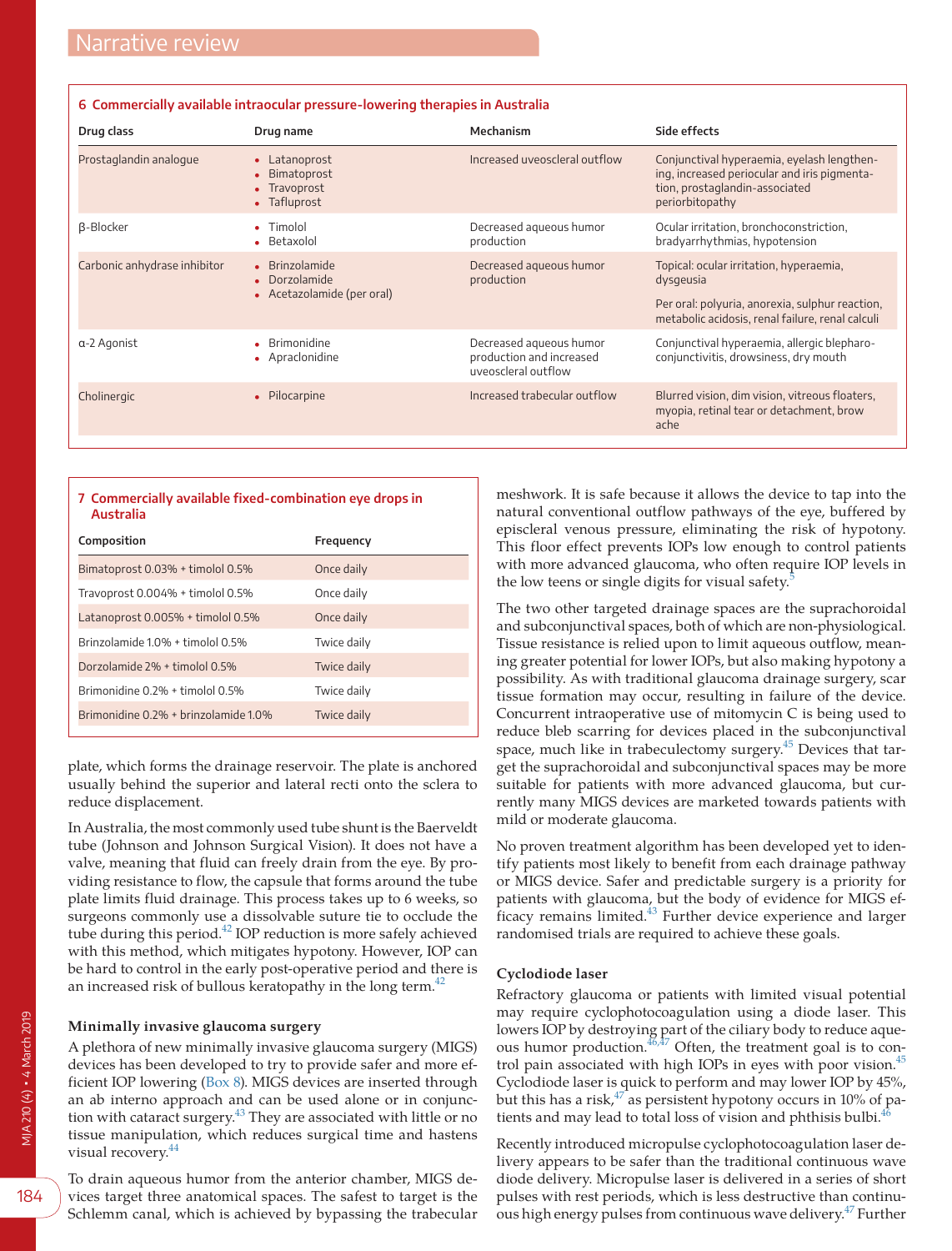| Device                            | Drainage area targeted                  | Common potential complica-<br>tions for all devices | <b>Specific complications</b>                                |
|-----------------------------------|-----------------------------------------|-----------------------------------------------------|--------------------------------------------------------------|
| iStent (Glaukos)                  | Schlemm canal                           | • IOP spikes<br>Hyphaema<br>$\bullet$ Infection     | • Malposition                                                |
| iStent inject (Glaukos), 2 stents | Schlemm canal                           |                                                     | • Malposition                                                |
| Hydrus microstent (Ivantis)       | Schlemm canal                           |                                                     | • PAS in drainage angle                                      |
| iTrack (Ellex) viscocanalostomy   | Schlemm canal and collector<br>channels |                                                     | $\bullet$ Descemet's membrane<br>detachment                  |
| CyPass Micro-Stent (Novartis)*    | Suprachoroidal space                    |                                                     | • Hypotony<br>• Sudden IOP spike<br>• Corneal decompensation |
| XEN Gel Stent (Allergan)          | Subconjunctival space                   |                                                     | • Hypotony, bleb failure                                     |

#### <span id="page-5-0"></span>**8 Minimally invasive glaucoma surgery devices currently available in Australia**

<span id="page-5-1"></span>



studies are required to compare the effectiveness of these laser delivery systems.

## **Angle closure**

Primary angle closure glaucoma is often more severe than openangle glaucoma and more likely to result in blindness.<sup>48</sup> The mechanism of raised IOP is directly related to mechanical obstruction of the trabecular meshwork, usually by the peripheral iris. The treatment paradigm is different from open-angle glaucoma. Angle closure glaucoma is predominantly a surgical disease.

Acute presentations of primary angle closure are associated with high IOPs. Episodes are treated emergently with medical therapy and laser peripheral iridotomy to open the drainage angle. Glaucomatous damage may not occur and visual loss is uncommon, provided the acute episode is rapidly reversed.<sup>48</sup> Despite laser peripheral iridotomy, some patients will require lens extraction to maximise the opening of the drainage angle, regardless of their degree of cataract.<sup>48</sup>

A variation in this standard of care has been proposed for patients with primary angle closure glaucoma. A multinational randomised controlled study recently showed positive results compared with

standard care by performing clear lens extraction as a primary treatment for primary angle closure and primary angle closure glaucoma. The clear lens extraction group showed a lower mean IOP, reduced rates of subsequent glaucoma drainage surgery, superior cost effectiveness, and improved quality of life scores.<sup>48</sup> Clear lens extraction is now considered a first-line treatment option for primary angle closure and primary angle closure glaucoma.

A chronic form of primary angle closure glaucoma may develop despite successful laser peripheral iridotomy, laser iridoplasty or even cataract surgery. Management is similar to what has been outlined for primary open-angle glaucoma.

# **Future glaucoma treatments**

# **Eye drops**

PGAs were the last drug group to be introduced into the glaucoma market in 1998, when latanoprost was launched. Two decades later, the Food and Drug Administration has approved netarsudil 0.02%, which is a rho kinase inhibitor. Netarsudil is dosed daily and lowers IOP by enhancing trabecular outflow, reducing aqueous humor secretion and possibly lowering episcleral venous pressure.<sup>49</sup> Other than the seldom used miotics, no other currently available IOP-lowering agent acts on the trabecular meshwork to lower IOP. Netarsudil is less effective than PGAs, but will likely make a good second-line agent to be tried alone or in combination with PGAs. It is associated with significant rates of conjunctival hyperaemia, but is systemically safer than timolol.

The Food and Drug Administration also approved latanoprostene bunod late in 2017. It is a nitric oxide-donating PGA. Nitric oxide enhances aqueous outflow through the trabecular meshwork. Latanoprostene bunod is more effective than latanoprost and has a similar safety profile.<sup>[50](#page-7-13)</sup>

Neither of these new agents is available in Australia to date.

# **Drug delivery**

Many novel drug delivery systems are in phase 1 and 2 clinical trials. The goal is to improve drug delivery to the appropriate receptors, which will improve efficacy and adherence and will reduce the side effects associated with current topical IOP-lowering drugs[.7](#page-6-26) Drug-eluting punctal plugs, conjunctival ocular ring inserts, subconjunctival injections and implants, and intracameral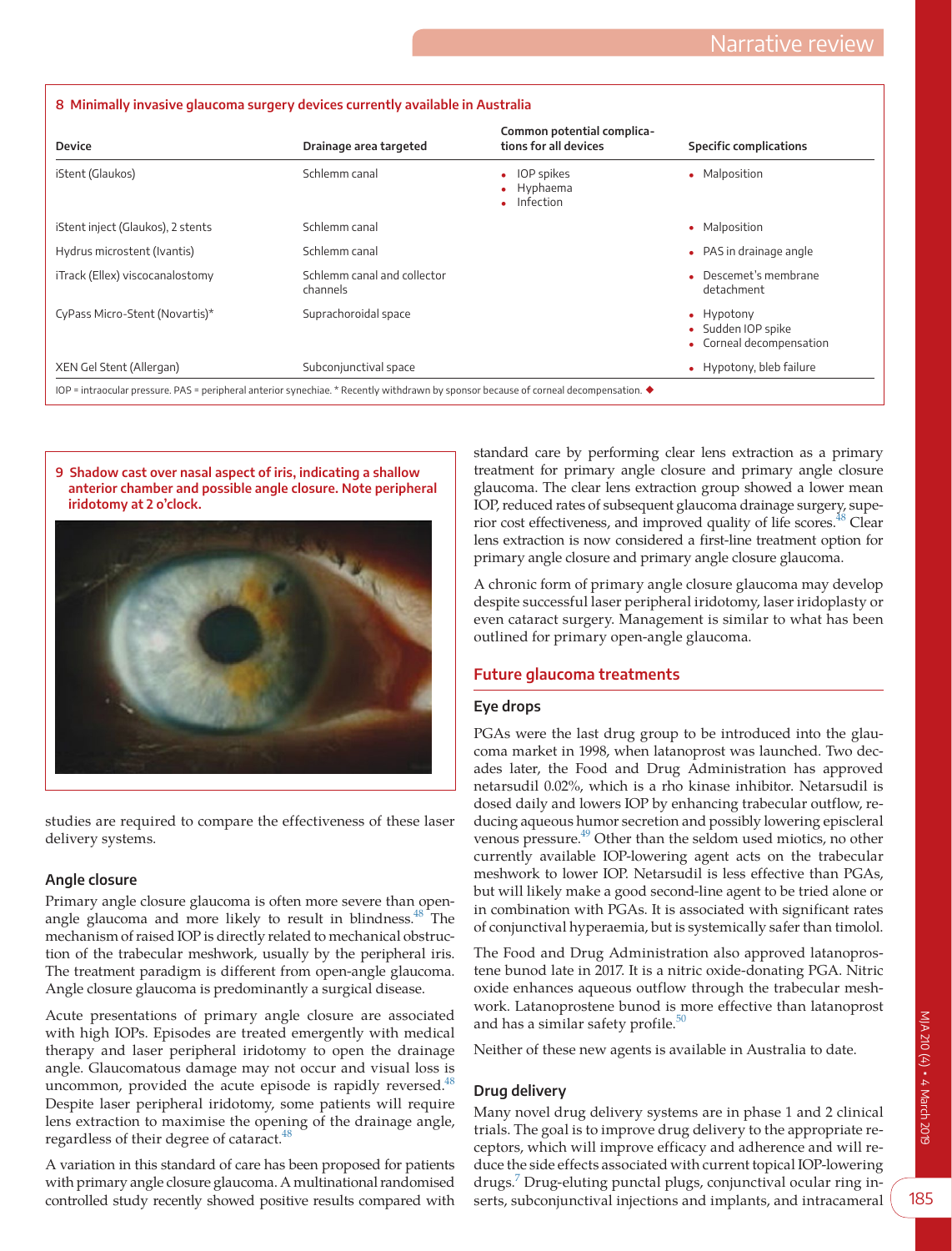implants are all being studied. This is an exciting area and will improve the treatment experience for many patients.

# **The role of non-specialists in glaucoma**

The wider medical community is well positioned to improve greatly the lives of patients with glaucoma. Encouraging all patients to regularly seek review by an eye care professional every 1–2 years from 50 years of age facilitates earlier detection and treatment. Risk factor identification in the context of increasing age should raise suspicion for glaucoma. These risks include family history, obstructive sleep apnoea, vasospastic syndromes (migraine, Raynaud phenomenon), systemic hypertension, and diabetes mellitus.

Health care professionals, particularly general practitioners, can assist by encouraging management adherence. This may be achieved by discussing with the patient their attitude towards glaucoma and its treatment, reinforcing the importance of regular and timely eye drop administration, and identifying potential treatment side effects and possible physical barriers to eye drop self-administration. Finding an alternative treatment option is preferable to non-adherence owing to side effects.

Acute angle closure should be considered in the context of a fixed mid-dilated pupil, reduced visual acuity, and a slit-like anterior chamber. Shining a torchlight from the temporal side of the eye will cast a shadow over the nasal iris ([Box 9](#page-5-1)), highlighting possible angle closure. Urgent referral to an ophthalmologist should be sought if acute angle closure is suspected.

# **Conclusion**

Glaucoma management varies depending on the underlying causative mechanism, with options trending towards earlier surgical intervention for both open-angle and angle closure glaucoma. While the increased acceptance of SLT and the introduction of MIGS devices have started to change the face of glaucoma management, IOP-lowering eye drops remain the foundation of treatment. Adherence is an ongoing treatment limitation and future therapies are being designed to diminish this.

**Competing interests:** No relevant disclosures.

**Provenance:** Commissioned; externally peer reviewed. ■

© 2019 AMPCo Pty Ltd

- <span id="page-6-0"></span>**1** Gordon MO, Kass MA. The Ocular Hypertension Treatment Study: design and baseline description of the participants. Arch Ophthalmol 1999; 117: 573–583.
- **2** Leske MC, Heijl A, Hyman L, et al. Early Manifest Glaucoma Trial: design and baseline data. Ophthalmology 1999; 106: 2144–2153.
- **3** Ederer F, Gaasterland DE, Sullivan EK, et al. The Advanced Glaucoma Intervention Study (AGIS): 1. Study design and methods and baseline characteristics of study patients. Control Clin Trials 1994; 15: 299–325.
- **4** Musch DC, Lichter PR, Guire KE, et al. The Collaborative Initial Glaucoma Treatment Study: study design, methods, and baseline characteristics of enrolled patients. Ophthalmology 1999; 106: 653–662.
- <span id="page-6-1"></span>**5** Anderson DR. Collaborative normal tension glaucoma study. Curr Opin Ophthalmol 2003; 14: 86–90.
- <span id="page-6-7"></span>**6** Leske MC. The epidemiology of open-angle glaucoma: a review. Am J Epidemiol 1983; 118: 166–191.
- <span id="page-6-26"></span>**7** Lusthaus JA, Goldberg I. Emerging drugs to treat glaucoma: targeting prostaglandin F and E receptors. Expert Opin Emerg Drugs 2016; 21: 117–128.
- <span id="page-6-2"></span>**8** Mantravadi AV, Vadhar N. Glaucoma. Prim Care Clin Office Pract 2015; 42: 437–449.
- <span id="page-6-3"></span>**9** Kingman S. Glaucoma is second leading cause of blindness globally. Bull World Health Organ 2004; 82: 887–888.
- **10** Tielsch JM, Sommer A, Katz J, et al. Racial variations in the prevalence of primary openangle glaucoma. The Baltimore Eye Survey. JAMA 1991; 266: 369–374.
- <span id="page-6-4"></span>**11** Mitchell P, Smith W, Attebo K, Healey PR. Prevalence of open-angle glaucoma in Australia. The Blue Mountains Eye Study. Ophthalmology 1996; 103: 1661–1669.
- **12** Wensor MD, McCarthy CA, Stanislavsky YL, et al. The prevalence of glaucoma in the Melbourne Visual Impairment Project. Ophthalmology 1998; 105: 733–739.
- <span id="page-6-5"></span>**13** Quigley HA, Broman AT. The number of people with glaucoma worldwide in 2010 and 2020. Br J Ophthalmol 2006; 90: 262–267.
- <span id="page-6-6"></span>**14** Nucci C, Martucci A, Giannini C, et al. Neuroprotective agents in the management of glaucoma. Eye 2018; 32: 938–945.
- <span id="page-6-8"></span>**15** Konstas AGP, Topouzis F, Leliopoulou O, et al. 24-hour intraocular pressure control with maximum medical therapy compared with surgery in patients with advanced open-angle glaucoma. Ophthalmology 2006; 113: 761.e1–765. e1.
- <span id="page-6-9"></span>**16** Stein JD, Ayyagari P, Sloan FA, et al. Rates of glaucoma medication utilization among persons with primary open-angle glaucoma 1992 to 2002. Ophthalmology 2008; 115: 1315–1319.
- <span id="page-6-10"></span>**17** Winkler N, Fautsch MP. Effects of prostaglandin analogues on aqueous humor outflow pathways. J Ocul Pharmacol Ther 2014; 30: 102–109.
- <span id="page-6-11"></span>**18** Johnstone MA, Albert DM. Prostaglandininduced hair growth. Surv Ophthalmol 2002; 47 (Suppl): S185–S202.
- <span id="page-6-12"></span>**19** Sakata R, Shirato S, Miyata K, et al. Incidence of deepening of the upper eyelid sulcus in prostaglandin-associated periorbitopathy with a latanoprost ophthalmic solution. Eye 2014; 28: 1446–1451.
- <span id="page-6-13"></span>**20** Alm A, Grierson I, Shields MB. Side effects associated with prostaglandin analog therapy. Surv Ophthalmol 2008; 53: S93–S105.
- **21** Aptel F, Cucherat M, Denis P. Efficacy and tolerability of prostaglandin analogs: a metaanalysis of randomized controlled clinical trials. J Glaucoma 2008; 17: 667–673.
- <span id="page-6-14"></span>**22** Lin JC. The use of ocular hypotensive drugs for glaucoma treatment: changing trend in Taiwan from 1997 to 2007. J Glaucoma 2015; 24: 364–371.
- <span id="page-6-15"></span>**23** Sambhara DS, Aref AA. Glaucoma management: relative value and place in therapy of available drug treatments. Ther Adv Chronic Dis 2014; 5: 30–43.
- <span id="page-6-16"></span>**24** Kaiser HJ, Schoetzau A, Stump D, et al. Blood flow velocities of the extraocular vessels in patients with high-tension and normal-tension

primary open-angle glaucoma. Am J Ophthalmol 1997; 123: 320–327.

- <span id="page-6-17"></span>**25** Lusthaus JA, Goldberg I. Brimonidine and brinzolamide for treating glaucoma and ocular hypertension; a safety evaluation. Expert Opinion on Drug Safety 2017; 16: 1071–1078.
- <span id="page-6-18"></span>**26** Arthur S, Cantor LB. Update on the role of alphaagonists in glaucoma management. Exp Eye Res 2011; 93: 271–283.
- <span id="page-6-19"></span>**27** Nguyen QH. Combination of brinzolamide and brimonidine for glaucoma and ocular hypertension: critical appraisal and patient focus. Patient Prefer Adherence 2014; 8: 853–864.
- <span id="page-6-20"></span>**28** Toris CB, Camras CB, Yablonski ME. Effects of brimonidine on aqueous humor dynamics in human eyes. Arch Ophthalmol 1995; 113: 1514–1517.
- <span id="page-6-21"></span>**29** Silver LH. Clinical efficacy and safety of brinzolamide (Azopt), a new topical carbonic anhydrase inhibitor for primary open-angle glaucoma and ocular hypertension. Am J Ophthalmol 1998; 126: 400–408.
- **30** Van der Valk R, Webers CAB, Schouten JS, et al. Intraocular pressure-lowering effects of all commonly used glaucoma drugs: a meta-analysis of randomized clinical trials. Ophthalmology 2005; 112: 1177–1185.
- <span id="page-6-22"></span>**31** Hu CY, Lee BJ, Cheng HF, et al. Acetazolamiderelated life-threatening hypophosphatemia in a glaucoma patient. J Glaucoma 2015; 24: e31-e33.
- <span id="page-6-23"></span>**32** McLaren NC, Moroi SE. Clinical implications of pharmacogenetics for glaucoma therapeutics. Pharmacogenomics J 2003; 3: 197–201.
- <span id="page-6-24"></span>**33** Okeke CO, Quigley HA, Jampel HD, et al. Adherence with topical glaucoma medication monitored electronically. Ophthalmology 2009; 116: 191–199.
- <span id="page-6-25"></span>**34** Kosoko O, Quigley HA, Vitale S, et al. Risk factors for non-compliance with glaucoma follow-up visits. Ophthalmology 1998; 105: 2105–2111.
- **35** McVeigh KA, Vakros G. The eye drop chart: a pilot study for improving administration of and

MJA 210 (4) ▪ 4 March 2019

VJA 210 (4) • 4 March 2019